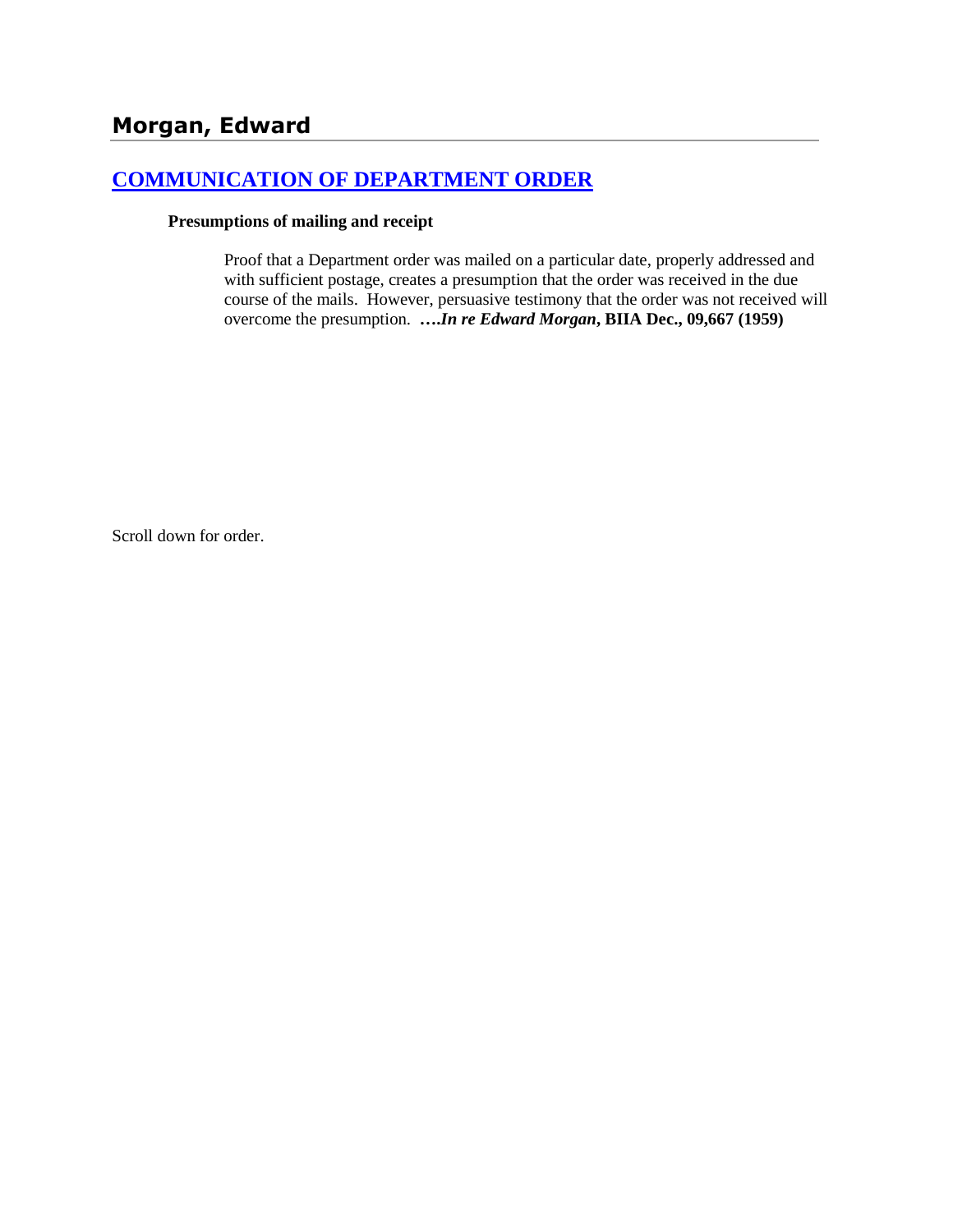#### **BEFORE THE BOARD OF INDUSTRIAL INSURANCE APPEALS STATE OF WASHINGTON**

**)**

**IN RE: EDWARD S. MORGAN ) DOCKET NO. 9667**

**CLAIM NO. C-362907 ) DECISION AND ORDER**

APPEARANCES:

Claimant, Edward S. Morgan, by Durham & Guimont, per R. P. Guimont

Employer, Scott Paper Company, by Dan English

Department of Labor and Industries, by The Attorney General, per Arthur S. W. Chantry and James S. Turner, Assistants

Appeal filed by the claimant, Edward S. Morgan, on January 16, 1958, from an order of the supervisor of industrial insurance dated January 2, 1958, directing that this claim remain closed pursuant to an order dated September 19, 1957. **REVERSED AND REMANDED**.

#### **DECISION**

The claimant, Edward S. Morgan, sustained an industrial injury in the course of his employment with the Scott Paper Company on September 12, 1956, when he was struck in his back by a log. The claim was allowed for medical treatment and time-loss compensation, and on July 19, 1957, the supervisor of industrial insurance issued an order "segregating" and denying responsibility for a pre-existing condition described as "old compression fracture, 1st lumbar vertebra, old healed fracture of pelvis, old fractures of 10th, 11th and 12th ribs," as unrelated to the injury for which the claim was filed. On September 18, 1957, the supervisor issued an order segregating and denying responsibility for a condition described as "mild arteriolar spasm", as unrelated to the injury for which the claim was filed. On the following day, September 19, 1957, the department entered an order closing the claim with no permanent partial disability award and demanding that the claimant refund an overpayment of time-loss in the amount of \$110.00 for the period from May 1, 1957, to June 1, 1957. On September 27, 1957, the claimant appealed from the supervisor's order of September 18, 1957, and thereafter, on November 21, 1957, the board entered an order by agreement of the parties dismissing the claimant's appeal. On November 29, 1957, the claimant's attorney, Mr. R. P. Guimont, wrote to the department as follows: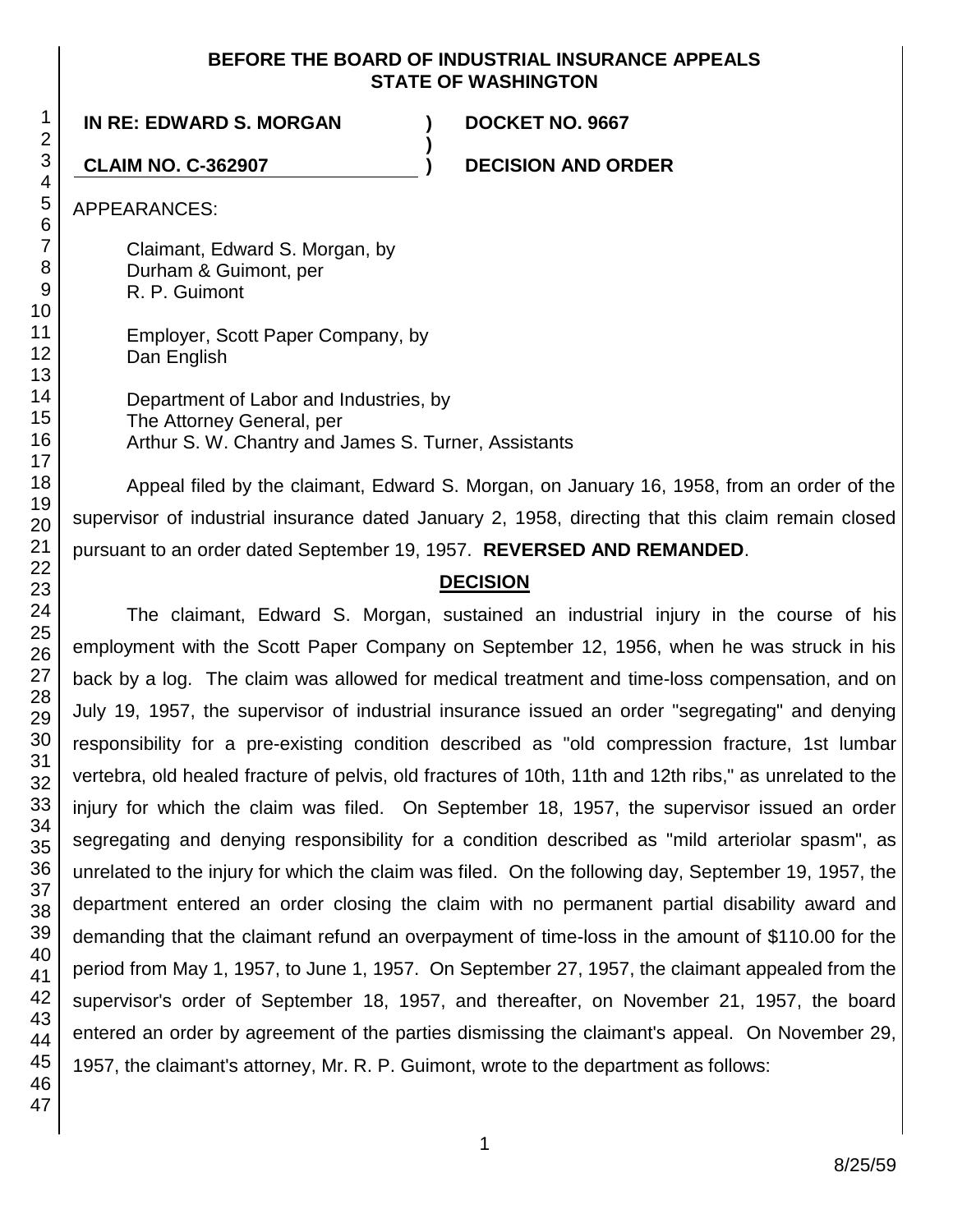"Please check on the termination of this claim as the claimant has never received any disability award and has had considerable difficulty in carrying on his work because of pain in his back and legs. He has not been able to sleep nights and has considerable trouble in walking."

Thereafter, on December 5, 1957, the department sent a letter (exhibit 4) to Mr. Morgan in care of his attorney, Mr. Guimont, enclosing a form to reopen the claim for aggravation of condition. Thereafter, on January 2, 1958, the department entered an order stating:

> "WHEREAS, request has been made for reopening of the abovenumbered claim and an application form having been forwarded to you to be completed in its entirety and returned to this office, and

> "WHEREAS, to date the completed reopening application has not been received;

> "THEREFORE IT IS ORDERED that the request for reopening be and is hereby denied for failure to submit adequate proof of aggravation of your condition due to this injury and your claim shall remain closed pursuant to the provision our Order and Notice dated September 19, 1957."

The claimant thereupon appealed from that order to this board on January 16, 1958, and on February 13, 1958, the board issued its order granting the appeal.

The claimant does not contend on this appeal that his condition became aggravated after September 19, 1957, but rather that he never received the department's closing order of September 19, 1957 and that the attempted closure of the claim by that order was therefore ineffective. All parties agreed that the only issues presented by this appeal was whether or not the order of September 19, 1957 was ever "communicated" to the claimant within the meaning of R.C.W. 51.52.060.

The record discloses that the claimant was living at the Morrison Hotel in Seattle, Washington in September, 1957, but that his mailing address at that time was 114 Occidental Avenue, Seattle, Washington. This is the address of Archie McDougall's Employment Agency, which for many years has taken care of mail for loggers and fishermen who move about and wish to have a permanent mailing address. The claimant testified definitely that he did not receive the supervisor's order of September 19, 1957, purporting to close his claim, although he called for his mail daily at 114 Occidental and did receive the supervisor's "segregation" under, dated September 18, 1957, and other communications from the department in connection with this claim.

To establish "communication" of the department's order of September 19, 1957, the employer and the department rely entirely on the presumption of receipt by the claimant in due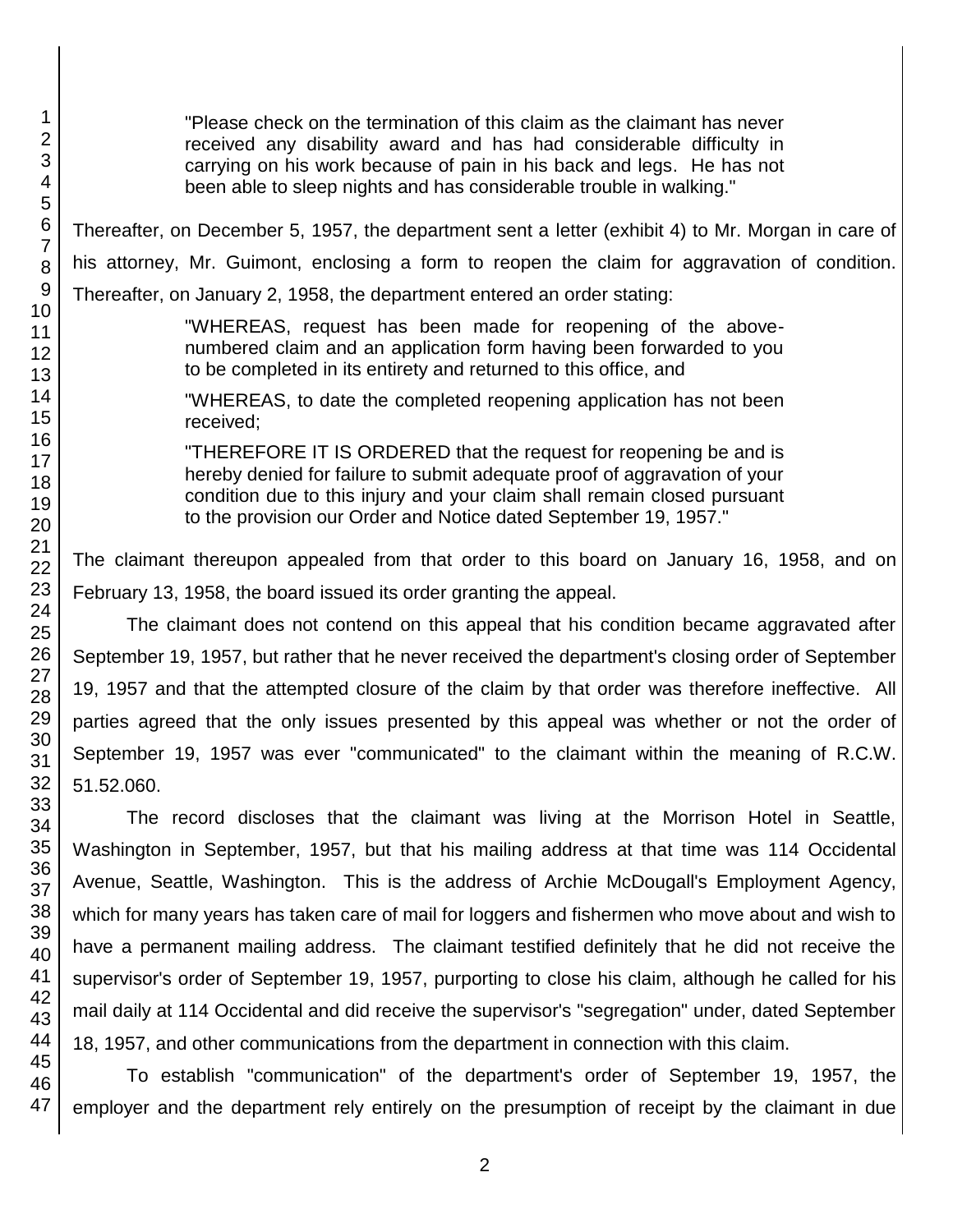course of mails and contend that receipt by the "mailing agent" (presumably Archie McDougall) was receipt by the claimant.

Counsel for each of the parties stipulated in writing that the department's closing order of September 19, 1957, "was mailed by the Department of Labor and Industries to the claimant Edward S. Morgan and the employer Scott Paper Company, and that the copies sent to the claimant and the copies sent to the employer have not been returned to the Department of Labor and Industries".

At the outset it is noted that it was not stipulated, and there is no proof of the date of mailing, or that the envelope in which the order was mailed "was properly addressed to the addressee at his post office address" or that it was properly stamped with sufficient postage thereon", which are essential facts to give rise to a presumption of receipt in due course of mails. 20 Am. Jur. Sec. 197; Farrow v. Department of Labor and Industries; 179 Wash. 453; Lieb v Webster, 30 Wn. (2d) 43.

However, disregarding this somewhat technical deficiency in the proof of proper mailing, and assuming that the evidence is sufficient to give rise to the presumption of receipt by the addressee in due course of mails, we are persuaded that the claimant's testimony and all the surrounding circumstances are sufficient to overcome any such presumption.

In Gibson v. House, 81 Wash. 102, our Supreme Court stated (P.109):

"Though the mailing of a letter is prima facie evidence that it was received, this court has distinctly held that it is nothing more, and that it will have but little weight against positive testimony that the letter was not received. Ault v. Interstate Sav. & Loan Ass'n, 15 Wash. 627, 47, Pac 13".

The fact that the claimant admits receiving the department's "segregation" order of September 18, 1957, and promptly took it to his attorney, tends, in our opinion, to corroborate his testimony that he did not receive the order of September 19th, as it seems reasonable that, if he had received it, he would also have taken that order to his attorney.

While it is possible that the order in question may have been delivered to 114 Occidental Avenue and misplaced by someone at that address, we do not believe that delivery at that address, under the circumstances, constituted "communication" to the claimant. Although a claimant who deliberately or negligently disregards or fails to read a communication delivered to his residence may well be charged with knowledge or notice thereof, the claimant in this case called for his mail each day and, in our opinion, it would be manifestly unjust and contrary to the legislative intent to

1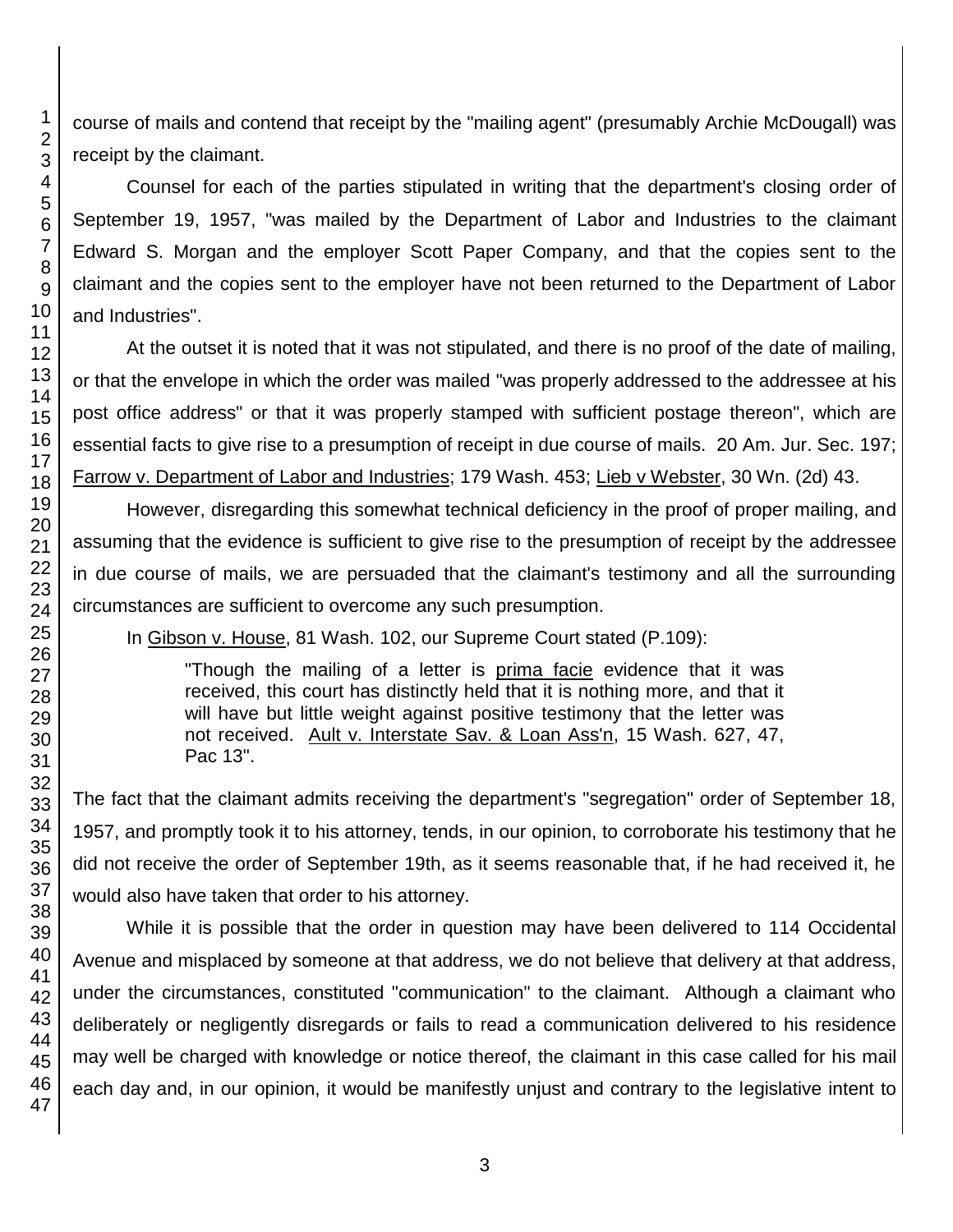charge him with notice of an order he did not receive based solely on a presumption of its receipt at a "mail depot" such as that maintained by Archie McDougall's employment agency.

We conclude therefore that this claim was never closed insofar as the claimant is concerned and that it should be remanded to the department to take further appropriate action.

## **FINDINGS OF FACT**

In view of the foregoing, and after reviewing the entire record, the board finds:

- 1. The claimant, Edward S. Morgan, sustained an industrial injury in the course of his employment with Scott Paper Company on September 12, 1956, when he was struck in his back by a log. The claim was allowed for medical treatment and time-loss compensation, and on July 19, 1957, the department issued an order segregating a "pre-existing condition of old compression fracture, 1st lumbar vertebra, old healed fracture of the pelvis, old fractures of 10th, 11th and 12th ribs," as unrelated to the injury for which the claim was filed. On September 18, 1957, the department of labor and industries issued an order segregating a condition described as "mild arteriolar spasm," as unrelated to the injury for which the claim was filed. On the following day, September 19, 1957, the department entered an order closing the claim with no permanent partial disability award and demanding that the claimant refund an over-payment of time-loss in the amount of \$110.00 for the period from May 1, 1957, to June 1, 1957. On September 27, 1957, the claimant appealed from the supervisor's order of September 18, 1957, and thereafter, on November 21, 1957, the board entered an order by agreement of the parties dismissing the claimant's appeal.
- 2. On December 5, 1957, the department in answer to a letter of inquiry from the claimant's attorney, Mr. Guimont, sent the claimant a form for application to reopen the claim for aggravation. The claimant did not fill out or return the form and thereafter, on January 2, 1958, the department entered an order directing that the claim would remain closed in view of the claimant's failure to fill out the form. The claimant thereupon appealed from that order to this board on January 16, 1958, and on February 13, 1958, the board issued its order granting the appeal.
- 3. The supervisor's order of September 19, 1957, was never received by the claimant.

## **CONCLUSIONS OF LAW**

Based on the foregoing findings of fact, the board concludes:

- 1. The board has jurisdiction of the parties and subject matter of this appeal.
- 2. The supervisor's order of September 19, 1957, purporting to close this claim was ineffective as far as the claimant was concerned in that it was